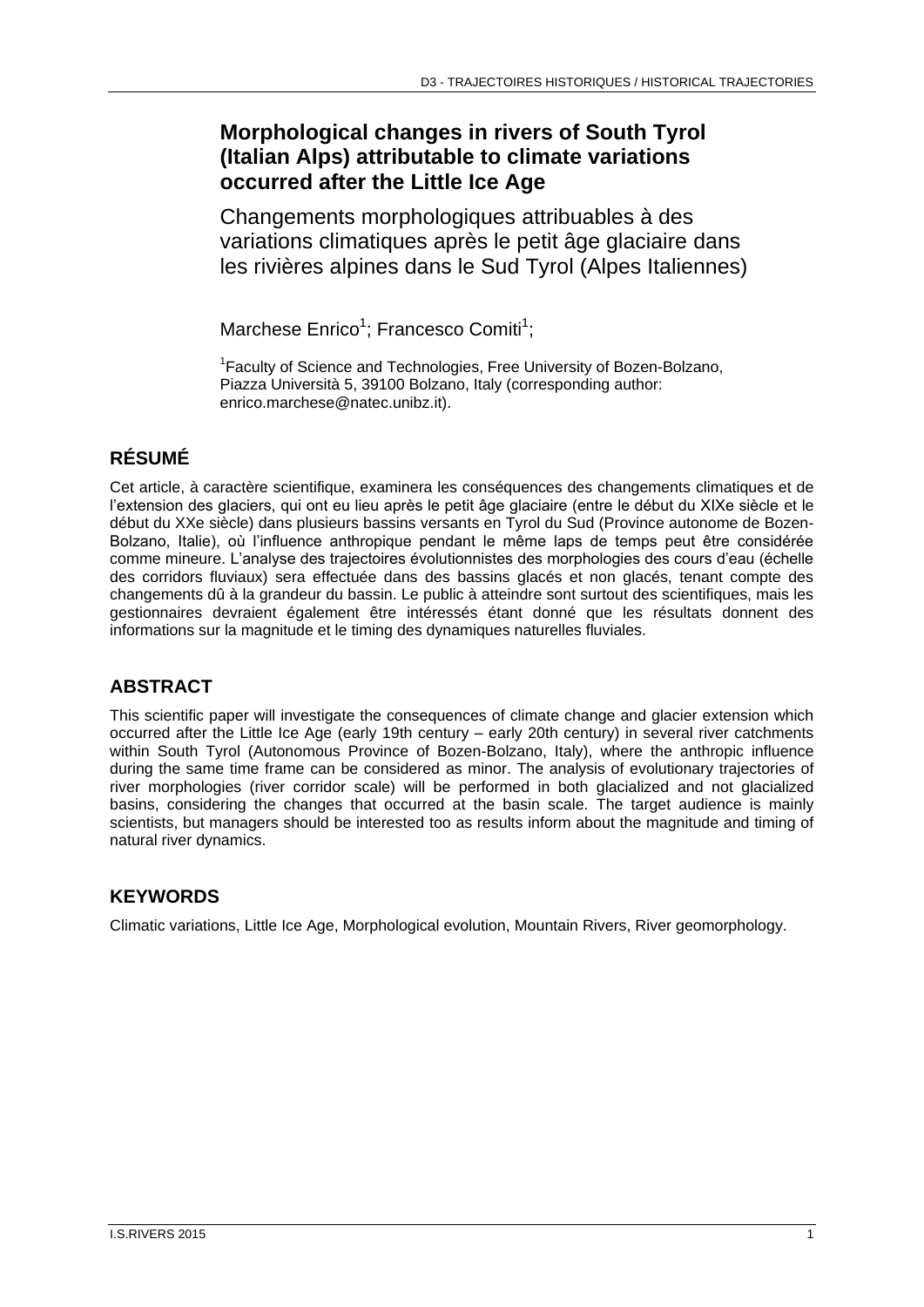### **1 INTRODUCTION**

During the last century, river dynamics in Italian catchments have been significantly affected by human pressures such as channelization, dams, diversions, gravel and sand mining. However, rivers may have modified their channel morphology also in response to natural climatic variations. In fact, during the period know as Little Ice Age (1400-1850 AD, hereafter LIA) the increased frequency/magnitude of flood events coupled to a stronger glacial activity augmented river's morphological activity. Subsequently, after the end of the LIA, several rivers underwent channel narrowing and bed incision as evidenced by Rumsby and Macklin (1996) and Descroix and Gautier (2002). On the other hand, such an evolutionary trend observed during the last 150-200 years has been attributed to the increased forest cover deriving from land abandonment (Descroix and Gautier, 2002). Indeed, disentangling anthropic from climate-related effects in rivers recent evolution is quite challenging. This research investigates the evolutionary trajectories of Alpine mountain rivers, analysing in particular channels where anthropic pressures were relatively steady between the end of the LIA and the 1950s, in order to determine the likely contribution of climate and glaciers variations (i.e. warming and retreating, respectively) occurred after the LIA. In particular, rivers draining basins featuring different glacial cover are investigated.

### **2 METHODS**

The study rivers (13, Figure 1) lie within the Autonomous Province of Bolzano-Bozen (Italy). The assessment of their evolutionary trajectory was performed with the use of GIS software (Esri ArcGis 10.1). Different historical maps (1820, 1858, 1917-30) and aerial photos (1945 and 1954) were used. In addition a high-resolution (2.5 m) digital elevation model (DTM), a geological and several land use maps were utilized. The morphological analysis included first river segmentation into homogeneous reaches, following the indications by Rinaldi et al. (2013). Key parameters as drainage area, reach length, average slope, sinuosity and braiding index were derived for each reach, beside its classification, based on the definitions proposed by Rinaldi et al. (2013). Data on glaciers extension (at different times starting from 1850) and climate (temperatures and precipitations, mostly starting from the early  $20<sup>th</sup>$  century) were also collected.



Figure 1: The Autonomous Province of Bolzano-Bozen and the thirteen studied rivers.

#### **3 PRELIMINARY RESULTS**

For the 13 rivers, the segmentation phase led to the identification of 127 reaches, of which 53 confined, 53 partly confined and 21 unconfined. Reach length varies between 630m and 5500m, average channel slope from 0.3 to 24 %, drainage area from 100 km<sup>2</sup> to ca.4000 km<sup>2</sup>. Despite the definitely mountainous environment, partly to not confined reaches are quite common in the study areas due to the presence of relative wide valleys carved by glaciers during the Pleistocene. Morphological patterns displayed in 1858 for the study reaches include: straight channels (mostly in confined reaches, but also in partly-confined ones), sinuous, sinuous with alternate bars (only one reach), transitional/wandering, meandering and anastomosed (Figure 2). At the moment the